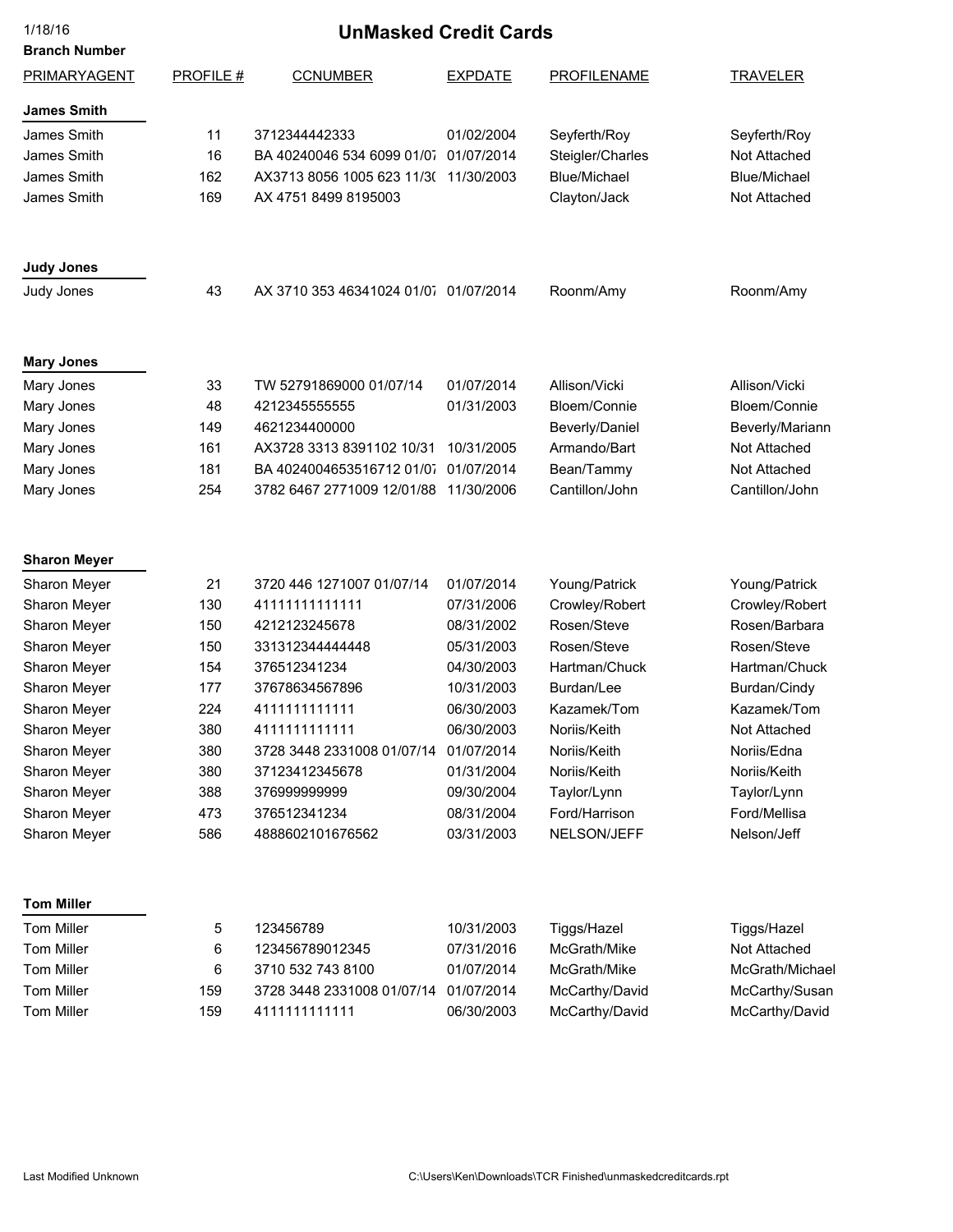| 1/18/16               | <b>UnMasked Credit Cards</b> |                  |                |                    |                 |  |
|-----------------------|------------------------------|------------------|----------------|--------------------|-----------------|--|
| <b>Branch Number</b>  | 0                            |                  |                |                    |                 |  |
| PRIMARYAGENT          | <b>PROFILE#</b>              | <b>CCNUMBER</b>  | <b>EXPDATE</b> | <b>PROFILENAME</b> | <b>TRAVELER</b> |  |
| <b>Cheryll Lesser</b> |                              |                  |                |                    |                 |  |
| Cheryll Lesser        | 731                          | 3333546789       |                | Scocca/Peter       | Scocca/Peter    |  |
| <b>Mary Jones</b>     |                              |                  |                |                    |                 |  |
| Mary Jones            | 575                          | 3765899988992    | 05/31/2003     | Harmon/Jan         | Harmon/Janet    |  |
| <b>Paul Jonker</b>    |                              |                  |                |                    |                 |  |
| Paul Jonker           | 237                          | 37678992379      | 05/31/2003     | Dechter/Brad       | Dechter/Brad    |  |
| <b>Sharon Meyer</b>   |                              |                  |                |                    |                 |  |
| Sharon Meyer          | 50                           | 371245676000     | 04/30/2004     | Foran/Dave         | Foran/David     |  |
| Sharon Meyer          | 923                          | 4566666666       | 09/30/2001     | Aaron/Joe          | Aaron/Joe       |  |
| <b>Stacey Mack</b>    |                              |                  |                |                    |                 |  |
| <b>Stacey Mack</b>    | 908                          | 4128003299959999 | 11/30/2005     | Taylor/Kevin       | Not Attached    |  |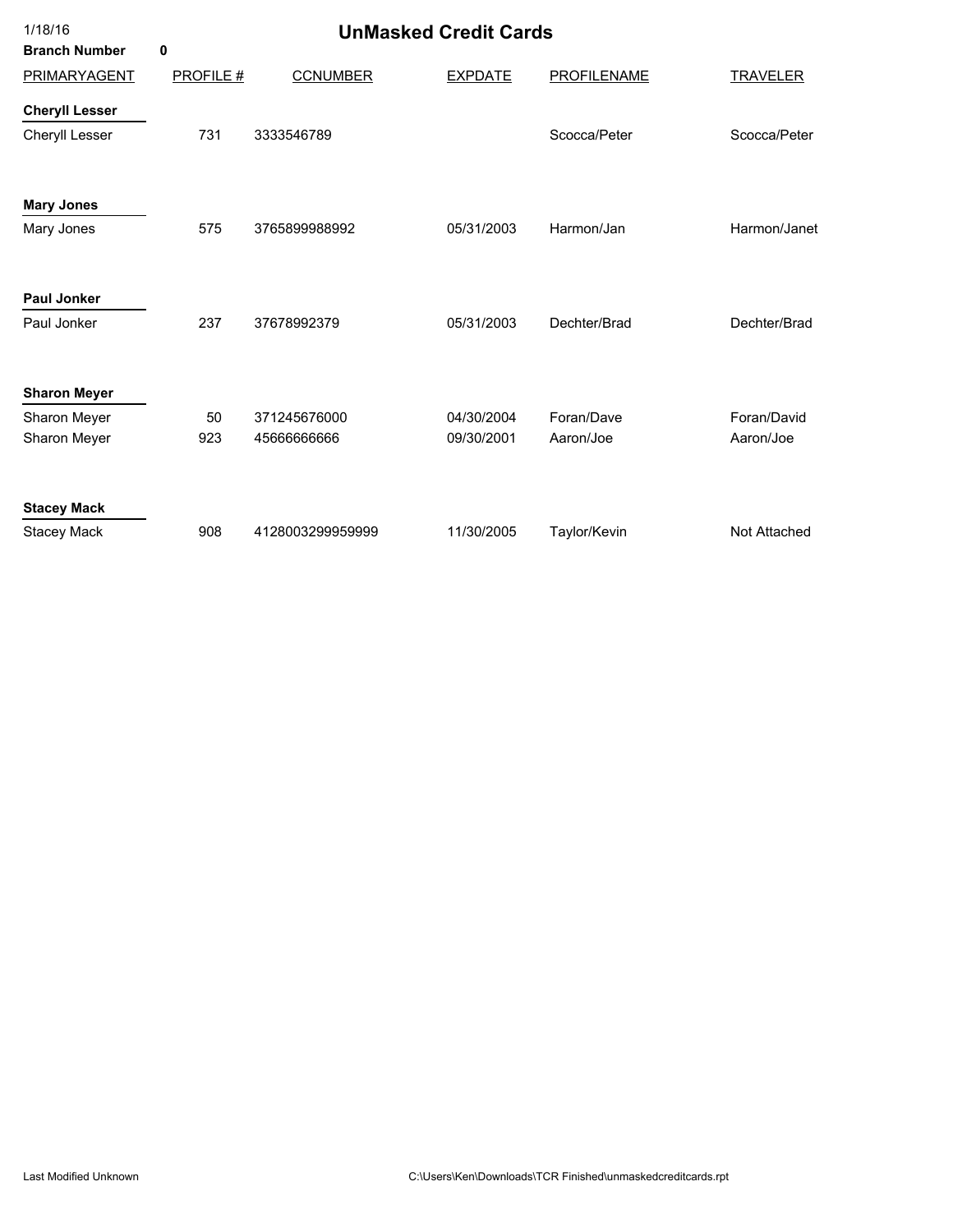| 1/18/16              | <b>UnMasked Credit Cards</b> |                 |            |                    |                 |
|----------------------|------------------------------|-----------------|------------|--------------------|-----------------|
| <b>Branch Number</b> |                              |                 |            |                    |                 |
| PRIMARYAGENT         | <b>PROFILE #</b>             | <b>CCNUMBER</b> | EXPDATE    | <b>PROFILENAME</b> | <b>TRAVELER</b> |
| <b>Mary Jones</b>    |                              |                 |            |                    |                 |
| Mary Jones           | 9                            | 44567887300202  | 02/28/2003 | Amaral/Steve       | Amaral/Steve    |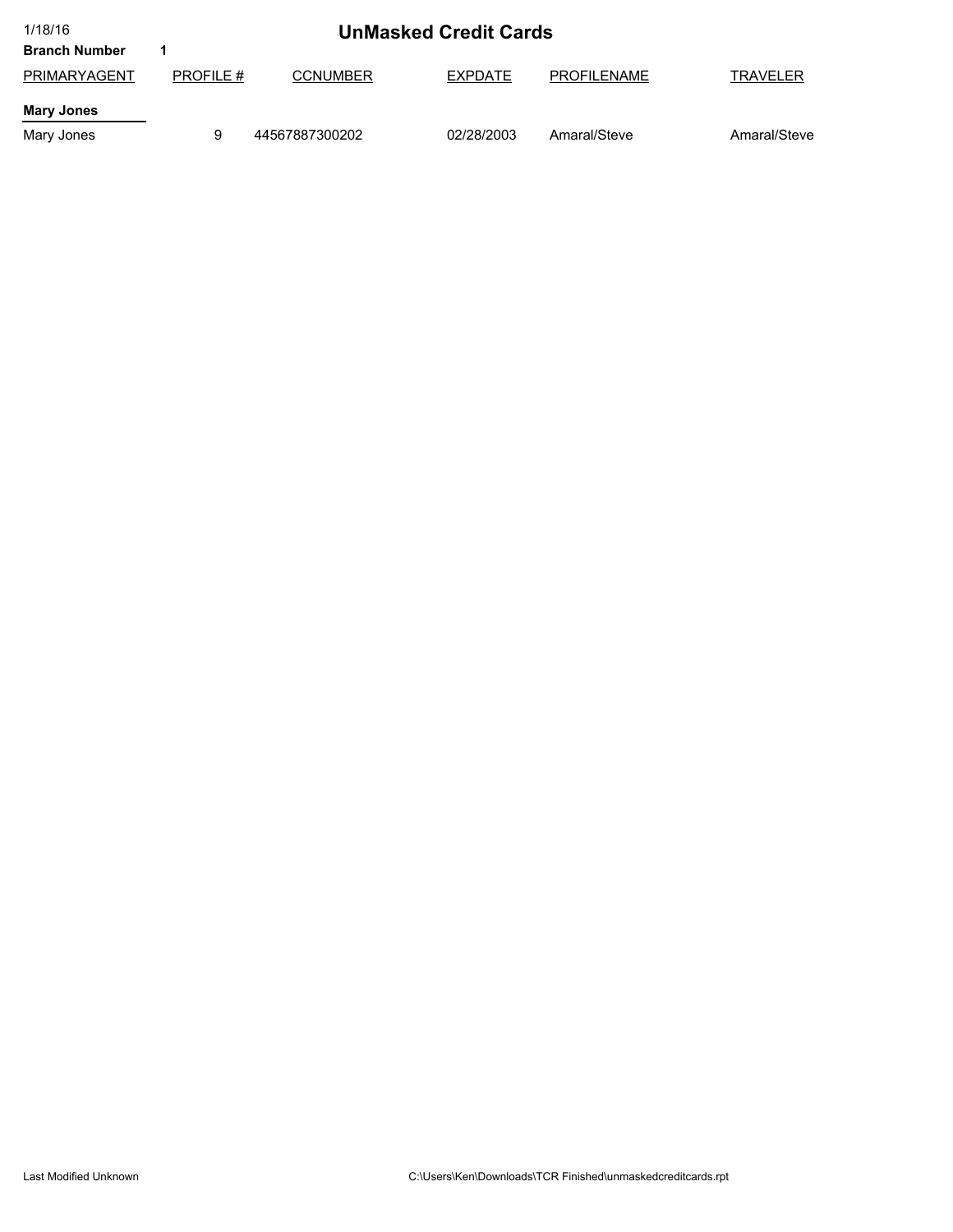| 1/18/16<br><b>Branch Number</b> | <b>UnMasked Credit Cards</b><br>7 |                  |                |                    |                |  |
|---------------------------------|-----------------------------------|------------------|----------------|--------------------|----------------|--|
| PRIMARYAGENT                    | <b>PROFILE#</b>                   | <b>CCNUMBER</b>  | <b>EXPDATE</b> | <b>PROFILENAME</b> | TRAVELER       |  |
| <b>Ken Jonker</b>               |                                   |                  |                |                    |                |  |
| Ken Jonker                      | 463                               | 4147110392855512 |                | Jonker/Kenneth     | Not Attached   |  |
|                                 |                                   |                  |                |                    |                |  |
| <b>Sharon Meyer</b>             |                                   |                  |                |                    |                |  |
| Sharon Meyer                    | 262                               | 556699988922     | 09/30/2002     | ABC Manufacturing  | Not Attached   |  |
| Sharon Meyer                    | 262                               | 4566666666       | 09/30/2001     | ABC Manufacturing  | Aaron/Joe      |  |
| <b>Sharon Mever</b>             | 262                               | 3612344441223    | 11/30/2002     | ABC Manufacturing  | Drew/Nancy     |  |
| Sharon Meyer                    | 262                               | 456789033        | 07/31/2002     | ABC Manufacturing  | Cady/Steven    |  |
| Sharon Meyer                    | 262                               | 355666234444     | 10/31/2001     | ABC Manufacturing  | Usiniski/Janet |  |
| Sharon Meyer                    | 262                               | 12345678         | 02/28/2005     | ABC Manufacturing  | Able/Ken       |  |